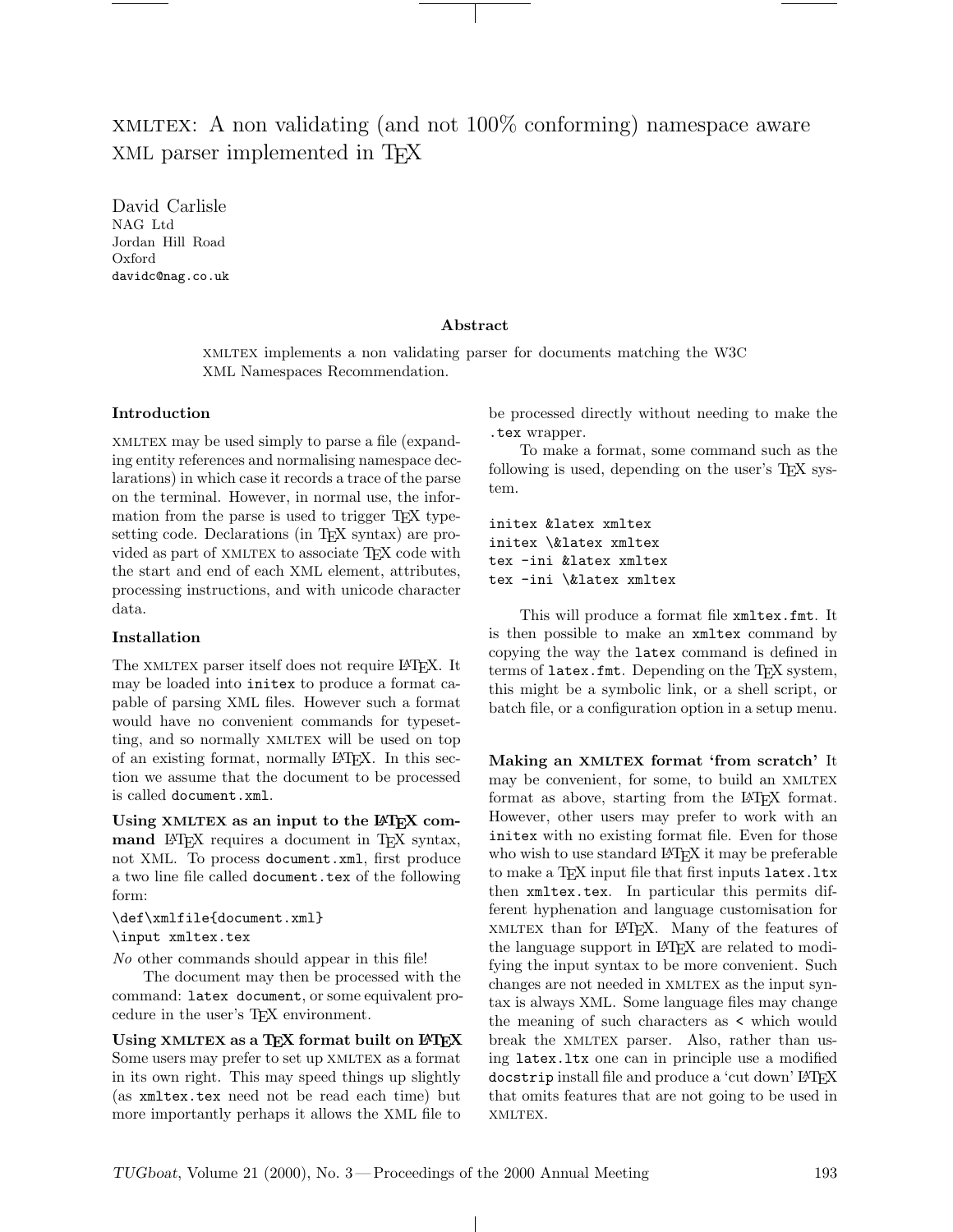David Carlisle

Unfortunately the support for this method of building XMLTEX (and access to non-English hyphenation generally) is not fully designed and totally undocumented.

# Using XMLTEX

xmltex by default 'knows' nothing about any particular type of XML file, and so needs to load external files containing specific information. This section describes how the information in the XML file determines which files will be loaded.

- 1. If the file begins with a Byte Order Mark, the default encoding is set to UTF-16. Otherwise the default encoding is UTF-8.
- 2. If (after an optional BOM) the document begins with an XML declaration that specifies an encoding, this encoding will be used, otherwise the default encoding will be used. A file with name of the form **encoding**. xmt will be loaded that maps the requested encoding to Unicode positions. (It is an error if this file does not exist for the requested encoding.)
- 3. If the document has a DOCTYPE declaration that includes a local subset then this will be parsed. If any external DTD entity is referenced (by declaring and then referencing a parameter entity) then the SYSTEM and PUBLIC identifiers of this entity will be looked up in a catalogue (to be described below). If either identifier is known in the catalogue the corresponding xmltex package (often with .xmt extension) will be loaded.
- 4. After any local subset has been processed, if the DOCTYPE specifies an external entity, the PUBLIC and/or SYSTEM identifiers of the external DTD file will be similarly looked up, and a corresponding XMLTEX file loaded if known.
- 5. As each element is processed, it may be 'known' to XMLTEX by virtue of one of the packages loaded, or it may be unknown. If it is unknown then if it is in a declared namespace, the namespace URI (not the prefix) is looked up in the xmltex catalogue. If the catalogue specifies an xmltex package for this namespace it will be loaded. If the element is not in a namespace, then the element name will be looked up in the catalogue.
- 6. If after all these steps the element is still unknown then depending on the configuration setting either a warning or an error will be displayed. (Currently only warning implemented.)

The XMLTEX Catalogue As has already been explained, XMLTEX requires a mapping between PUB-LIC and SYSTEM identifiers, namespace URI, and element names, to files of TEX code. This mapping is implemented by the following commands: \NAMESPACE{URI }{xmt-file}

 $\text{PUBLIC{FPI}{file}$ \SYSTEM{URI }{file}

\NAME{element-name}{xmt-file}

\XMLNS{element-name}{URI }

As described above, if the first argument of one of these commands matches the string specified in the XML source file, the corresponding TEX commands in the file specified in the second argument are loaded. The PUBLIC and SYSTEM catalogue entries may also be used to control which XML files should be input in response to external entity references. The \XMLNS command is rather different; if an element in the null namespace does not have any definition attatched to it, this declaration forces the default namespace to the given URI. The catalogue lookup is then repeated. This allows for example documents beginning <html> to be coerced into the XHTML namespace.

These commands may be placed in a configuration file, either xmltex.cfg, in which case they apply to all documents, or in a configuration file '\jobname.cfg' (e.g., document.cfg in the example in section 'Using XMLTEX', above) in which case the commands just apply to the specified document.

Configuring XMLTEX In addition to the 'catalogue' commands described earlier there are other commands that may be placed in the configuration files.

• \xmltraceonly

This stops XMLTEX from trying to typeset the document. The external files specified in the catalogue are still loaded, so that the trace may report any elements for which no code is defined, but no actual typesetting takes place. In the event of unknown errors it is always worth using XMLTEX in this mode to isolate any problems.

It may be noted that if an XMLTEX format is built just using initex without any typesetting commands, the resulting format should still be able to parse any XML file if xmltex.cfg just specifies \xmltraceonly and \jobname.cfg is empty.

# • \xmltraceoff

By default XMLTEX provides a trace of its XML parse, displaying each element begin and end.

 $\perp$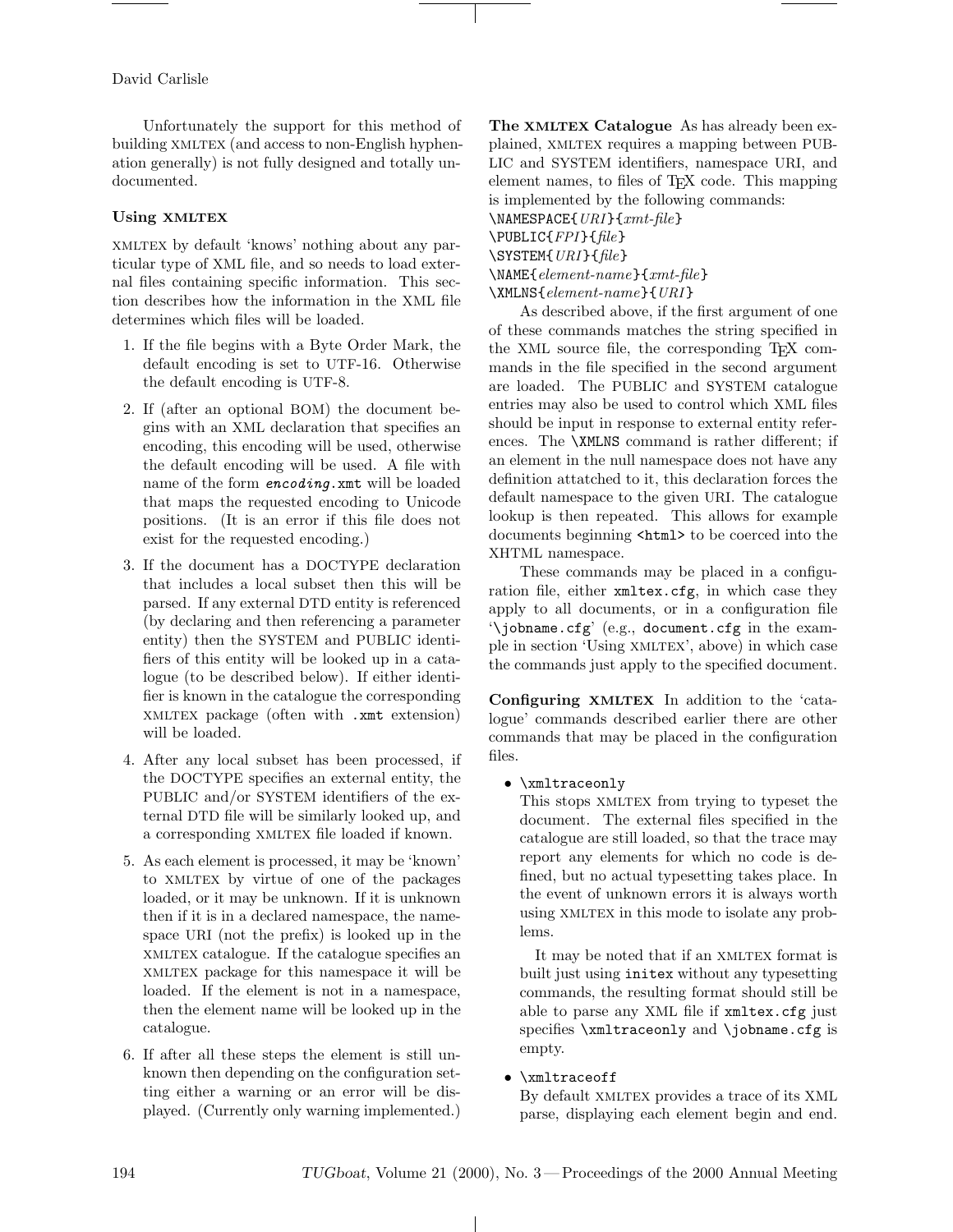This command in xmltex.cfg or \jobname.cfg will stop the trace being produced.

• \inputonce{ $xmt$ -file}

The catalogue entries specify that certain files should be loaded if XML constructs are met. Alternatively the files may just always be loaded. The system will ignore any later requests to load. This is especially useful if an XMLTEX format is being made.

• \UnicodeCharacter{hex-or-dec}{tex-code} The first argument specifies a unicode character number, in the same format as used for XML character entities, namely either a decimal number, or an upper case Hex number preceded by a lower case 'x'.

The second argument specifies arbitrary TEX code to be used when typesetting this character. Any code in the XML range may be specified (i.e., up to x10FFFF). Although codes in the 'ASCII' range, below 128, may be specified, the definitions supplied for such characters will not by default be used. The definition will however be stored and used if the character is activated using the command described below.

# •  $\Lambda \subset \Lambda \subset \Lambda$

The argument to this command should be a number less than 128. If a character is activated by this command in a configuration file then any special typesetting instructions specified for the character will be executed whenever the character appears as character data.

Some ASCII characters are activated by default. The list is essentially those characters with special meanings to either T<sub>F</sub>X or XML.

If a format is being made, there are essentially two copies of xmltex.cfg that may play a role. The configuration file input when the format is made will control catalogue entries and packages built into the format. A possibly different xmltex.cfg may be used in the input path of 'normal' T<sub>E</sub>X, this will then be used for additional information loaded each run.

In either case, a separate configuration file specific to the given XML document may also be used (which is loaded immediately after xmltex.cfg).

### Stopping xmltex

xmltex should stop after the end of the document element has been processed. If something goes wrong one may be offered  $T_{F}X$ 's  $*$  prompt from which one might choose to exit with <?xmltex stop?>.

## XMLTEX package files

xmltex package files are the link between the XML markup and TFX typesetting code. They are written in TEX (rather than XML) syntax and may load directly or indirectly other files, including LAT<sub>EX</sub> class and package files. For example a file loaded for a particular document type may directly execute \LoadClass{article}, or alternatively it may cause some XML element in the document to execute \documentclass{article}. In either case the document will suffer the dubious benefit of being formatted according to the style implemented in the standard article class. Beware though that the package files may be loaded at strange times, the first time a given namespace is declared in a document, and so the code should be written to work if loaded inside a local group.

Characters in XMLTEX package files have their normal LATEX meanings except that line endings are ignored so that there is no need to add a % to the end of lines in macro code. Unlike LAT<sub>F</sub>X.fd file conventions, other white space is not ignored.

The available commands are:

• \FileEncoding{encoding}

This is the analogue for T<sub>E</sub>X syntax files of the encoding specification in the XML or text declaration of XML files. If it is not specified the file will be assumed to be in UTF-8.

### • \DeclareNamespace{ $prefix$ }{ $URI$ }

This declares a prefix to be used in this file for referring to elements in the specified namespace. If the prefix is empty then this declares the default namespace (otherwise, unprefixed element names refer to elements that are not in a namespace).

Note that the elements in the XML document instance may use a different prefix, or no prefix at all to access this namespace. In order to resolve these different prefixes for the same namespace, each time a namespace is encountered for the first time (either by \DeclareNamespace in a preloaded package, or in a namespace declaration in the XML instance) then it is allocated a new number and any further namespace declaration for the same URI just locally associates a prefix with this number. It is these numbers that are displayed when the XML trace of the parse of the document is shown, and also if any element is written out to an external file it will have a normalised numerical prefix whichever prefix it originally had. (Numeric prefixes are not legal XML, but this is an advantage, as it

 $\mathbf{I}$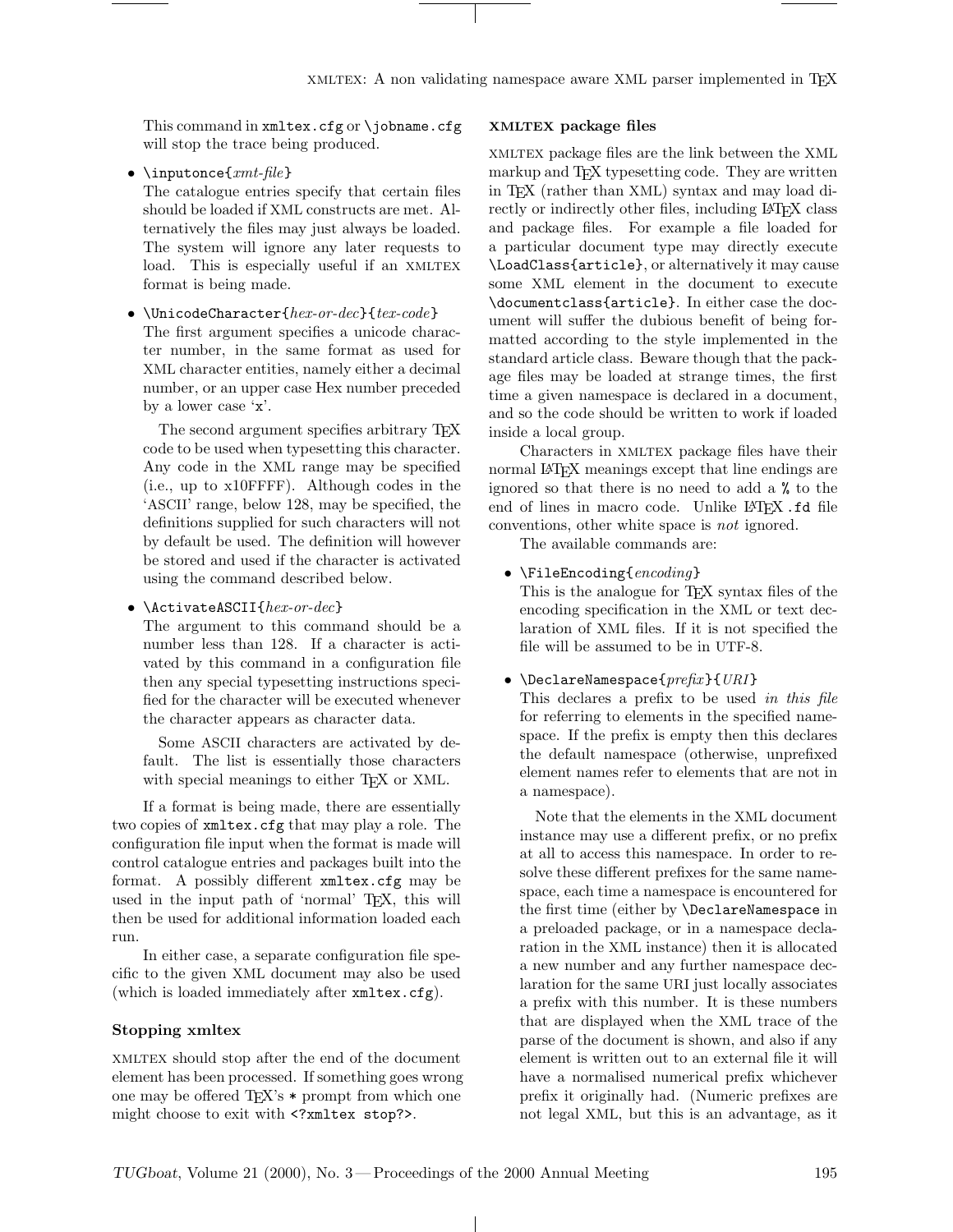David Carlisle

ensures these internal forms can not clash with any prefix actually used in the document.)

Three namespaces are predeclared. The null namespace (0), the XML namespace http:// www.w3.org/1998/xml (1) which is predeclared with prefix  $xml$  as specified in the Namespace Recommendation, and the XMLTEX namespace http://www.dcarlisle.demon.co.uk/ xmltex (2) which is not given a default prefix, but may be used to have XML syntax for some internal commands (eg to have .aux files fully in XML, currently they are a hybrid mixture of some TEX and some XML syntax).

• \XMLelement{element-qname}{attribute-spec} {begin-code}{end-code}

This is similar to a LAT<sub>FX</sub> \newenvironment command. It declares the code to execute at the start and end of each instance of this element type. This code will be executed in a local group (like a LATEX environment). The second argument declares a list of attributes and their default values using the \XMLattribute command whose description follows.

• \XMLelement{element-qname}{attribute-spec} {\xmlgrab}{end-code}

A special case of the above command (which may be better made into a separate declaration) is to make the start-code just be the command  $\mathrm{argraph}$ . In this case the end-code has access to the element content (in XML syntax) as #1. This content isn't literally the same as the original document, namespaces, white space and attribute quote symbols will all have been normalised.

• \XMLattribute{attribute-qname}{commandname}{default}

This command may only be used in the argument to \XMLelement. The first argument specifies the name of an attribute (using any namespace prefixes current for this package file, which need not be the same as the prefixes used in the document). The second argument gives a TEX command name that will be used to access the value of this attribute in the begin and end code for the element. (Note using TEX syntax here provides a name independednt of the namespace declarations that are in scope when this code is executed). The third argument provides a default value that wil be used if the attribute is not used on an instance of this element.

The special token \inherit will cause the command to have a value set in an ancestor element if this element does not specify any value.

If a TEX token such as \relax is used as the default the element code may distinguish the case that the attribute is not used in the document.

•  $\Lambda$ XMLnamespaceattribute{ $prefix$ }{attributeqname}{command-name}{default} This command is similar to \XMLattribute but

is used at the top level of the package file, not in the argument to \XMLelement. It is equivalent to specifying the attribute in every element in the namespace specified by the first argument. As usual the prefix (which may be to denote the default namespace) refers to the namespace declarations in the XMLTEX package: the prefixes used in the document may be different.

- $\M$ MLentity{ $name$ }{ $code$ } Declare an (internal parsed) entity, this is equivalent to a <!ENTITY]]> declaration, except that the replacement text is specified in TEX syntax.
- $\bullet$  \XMLname{ $name$ }{ $command-name$ } Declare the T<sub>EX</sub> command to hold the (normalised, internal form) of the XML name given in the first argument. This allows the code specified in \XMLelement to refer to XML element names without knowing the encodings or namespace prefixes used in the document. Of particular use might be to compare such a name with \ifx\XML@parent which will allow element code to take different actions depending on the parent of the current element.
- \XMLstring{command-name}<>XML Data</> This saves the XML fragment as the TEX command given in the first argument. It may be particularly useful for redefining 'fixed strings' that are generated by LATEX document classes to use any special typesetting rules specified for individual characters.

# XML processing

xmltex tries as far as possible to be a fully conforming non validating parser. It fails in the following respects.

- Error reporting is virtually non existent. Names are not checked against the list of allowed characters, and various other constraints are not enforced.
- A non validating parser is not forced to read external DTD entities (and this one does not). It is obliged to read the local subset and process entity definitions and attribute declarations. Entity declarations are reasonably well handled: External parameter entities are handled as above, loading a corresponding XMLTEX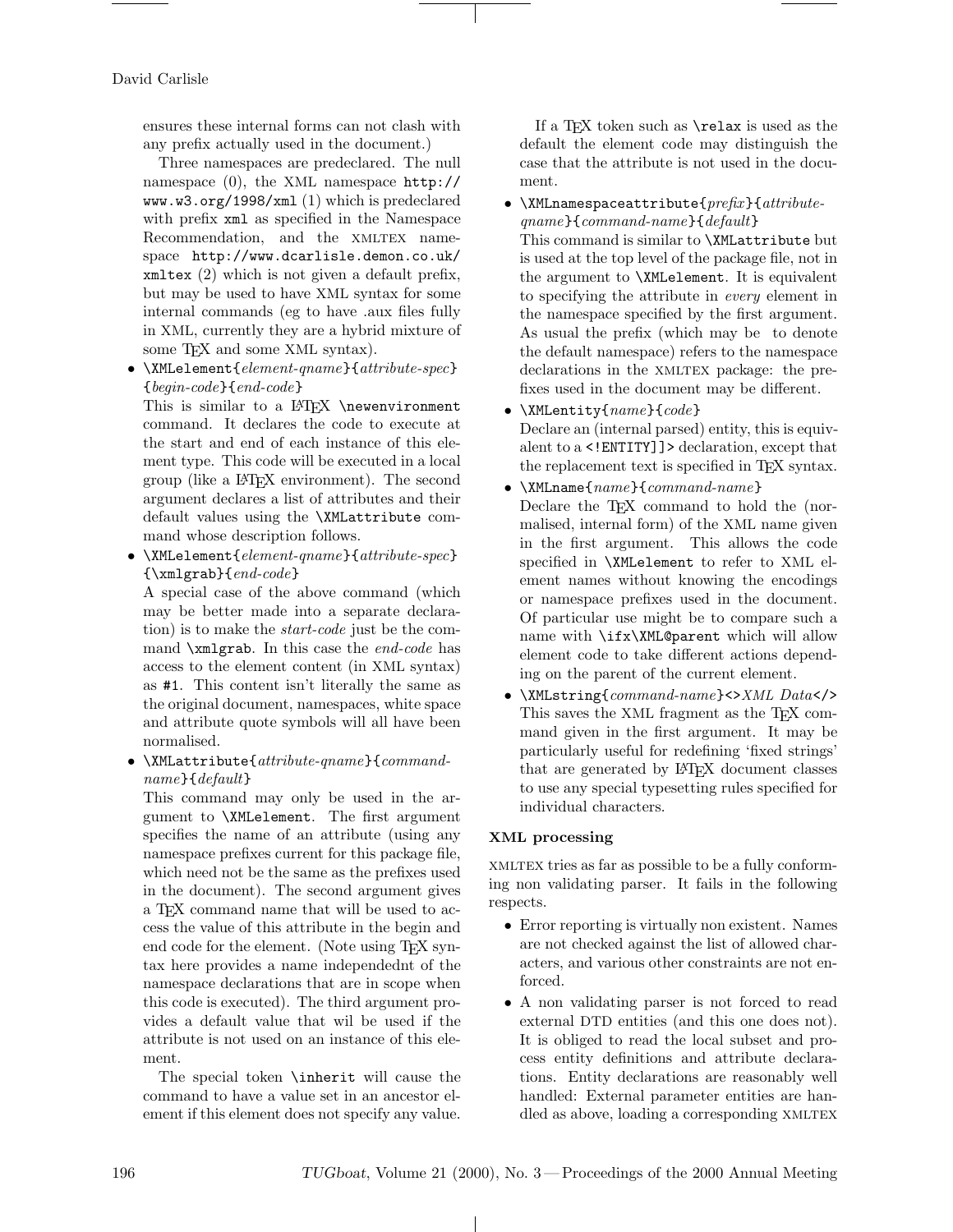file if known. External entities are similarly processed, inputting the XML file, a difference in this case is that if the entity is not found in the catalogue, the SYSTEM identifier will be used directly to \input as often this is a local file reference. Internal parsed entities and parameter entities are essentially treated as T<sub>EX</sub> macros, and nonparsed entities are saved along with their NDATA type, for use presumably by \includegraphics.

Any default attributes specified in the local subset are saved and added to the corresponding element befor any processing is triggered. Note that this defaulting, unlike the defaults specified with \XMLattribute are 'namespace unaware' and only apply to elements using the same expanded name. The element from th esame namespace but represented with a different prefix will not have these defaults applied.

• Support for encodings depends on having an encoding mapping file. Any 8-bit encoding that matches Unicode for the first 127 positions may be used by making a trivial mapping file. (The one for latin1 looks over complicated as it programs a loop rather than having 127 declarations saying that latin1 and Unicode are identical in this range).

UTF-8 is supported, but support for UTF-16 is minimal. Currently only latin-1 values work: (In this range UTF-16 is just latin-1 with a null byte inserted after (or before, depending on endedness) each latin-1 byte. The UTF-16 implementation just ignores this null byte then processes as for latin-1. Probably the first few 8-bit pages could be similarly supported by making the low ASCII control characters activate UTF-16 processing but this will never be satisfactory using a standard T<sub>EX</sub>. Hopefully a setup for a 16bit TEX such as Omega will correct this.

# Accessing T<sub>F</sub>X

In theory one should be able to control the document simply by suitable code specified by \XMLelement and friends, but sometimes it may be necessary to 'tweak' the output by placing commands directly in the source.

Two mechanisms are availalable to do this.

• Using the XMLTEX namespace. The XMLTEX namespace conatins a small (currently empty) set of useful TEX constructs that are accessed by XML syntax. For example if XMLTEX provides a mechanism for having XML (rather than LATEX) syntax toc files, it will need an analogue of \contentsline which might be an element accessed by  $\verb|<|$ xmltex:contentsline>... where the XMLTEX prefix is declared on this or a parent element to be xmlns: xmltex="http: //www.dcarlisle.demon.co.uk/xmltex".

As the XMLTEX namespace is declared but currently empty, a more useful variant of this might be:

• Declare a personal namespace for TEX tweaks, and load a suitable package file that attatches TEX code to the elements in this namespace (or at least specify the correspondence between the namespace and the package using \NAMESPACE). For instance, <clearpage xmlns="/my/tex/ tweak"/> will force a page break if, at suitable points, the document contains:

\NAMESPACE{/my/tex/tweak}{tweak.xmt} and

\DeclareNamespace{twk}{/my/tex/tweak} \XMLelement{twk:clearpage}{\clearpage}

• A second different mechanism is available, to use XML processing instructions. A Processing Instruction of the form: ?xmltex TEX commands ?> will execute the TEX commands.

### Bugs

None, of course.

### Don't Read Past This Point

Thus section discusses some of the more experimental features of XMLTEX that may get a cleaner syntax (or be removed, as a bad idea) in later releases, and also describes some of the internal interfaces (which are also subject to change)

Input Encodings and States At any point while processing a document, XMLTEX is in one of two states: tex or xml.

**States** In the  $xml state$ ,  $\lt$  and  $\&$  are the only two characters that trigger special markup codes. Other characters, such as !, >, =, . . . ; may be used in certain XML constructs as markup but unless some code has been triggered by < they are treated simply as character data. All characters above 127 are 'active' to TEX and are used to translate the input encoding to UTF-8. All internal character handling is based on UTF-8, as described below. Some characters in the ASCII range, below 127 are also active by default (mainly punctuation characters used in XML constructs, such as the ones listed above). Some or all of the others may be activated using the \ActivateASCII command, which allows special

 $\perp$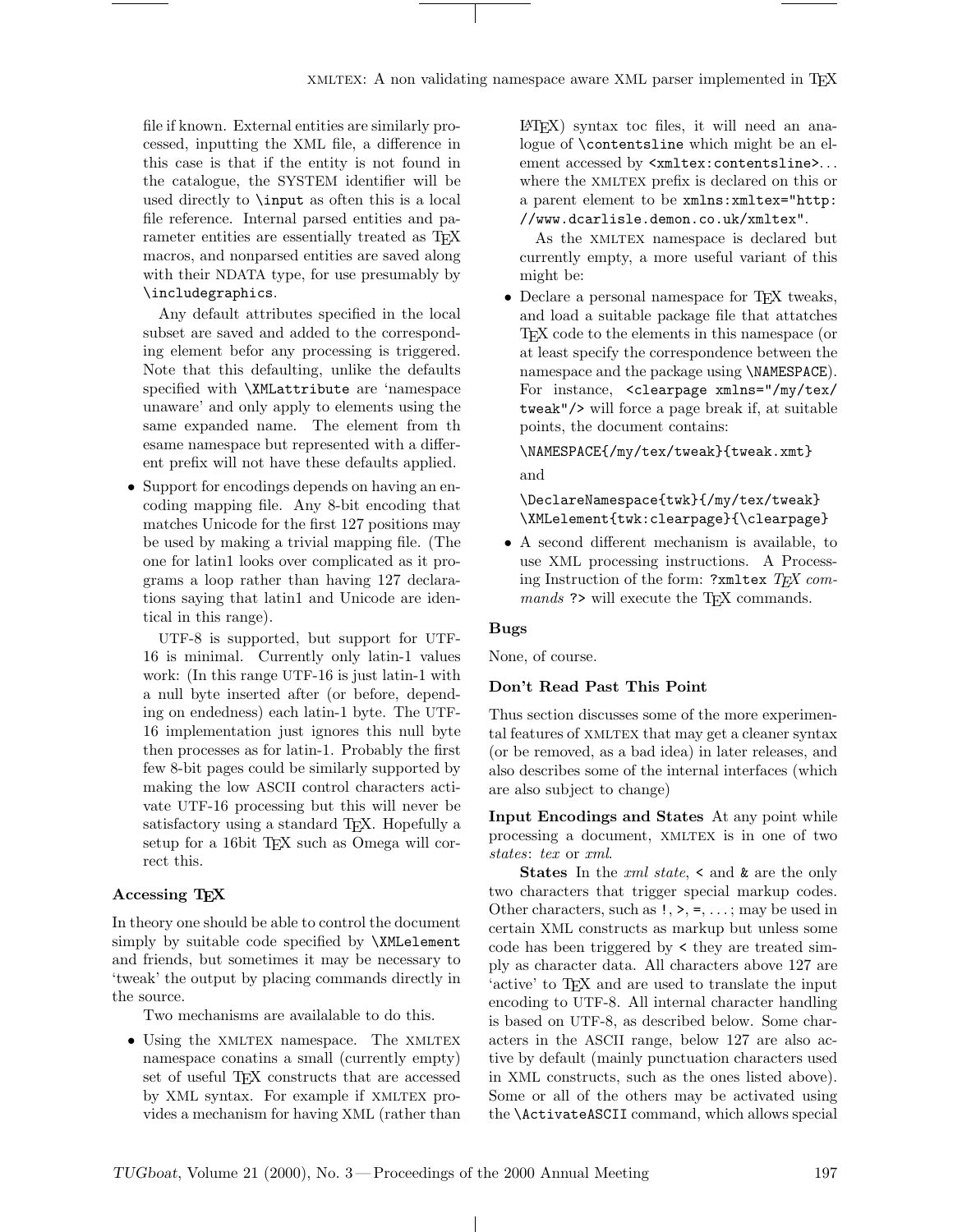### David Carlisle

typesetting rules to be activated for the characters, at some cost in processing speed.

In the tex state, characters in the ASCII range have their usual T<sub>EX</sub> meanings, so letters are 'catcode 11' and may be used in TEX control sequences,  $\setminus$  is the escape character,  $\&$  the table cell separator, etc. Characters above 127 have the meanings current for the current encoding just as for the xml state, probably this means that they are unusable in TEX code, except for the special case of referring to XML element names in the first argument to \XMLelement and releated commands.

Encodings Whenever a new (XML or T<sub>F</sub>X) file is input by the XMLTEX system the *encoding* is first switched to UTF-8. At the end of the input the encoding is returned to whatever was the current encoding. The encoding current while the file is read is determined by the encoding pseudo-attribute on the XML or text declaration in the case of XML files, or by the **\FileEncoding** command for T<sub>E</sub>X files. Note that the encoding mechanism only is triggered by XMLTEX file includes. Once an XMLTEX package file is loaded it may include other TEX files by \input or \includepackage these input command swill be transparent to the XMLTEX encoding system. The vast majority of T<sub>F</sub>X macro packages only use ASCII characters so this should not be a problem.

Note that if the \includepackage occurs directly in the XMLTEX package file, the TEX code will be included with a known encoding, the one specified in the XMLTEX package, or UTF-8. If however the \includepackage is included in code specified by \XMLelement, then it will be executed with whatever encoding is current in the document at the point that element is reached. Before XMLTEX executes the code for that element it will switch to the tex state, thus normalising the ASCII characters but characters above 127 will not have predefined definitions in this case.

Internally eveything is stored as UTF-8. So .aux and .toc files will be in UTF-8 even if the document (or parts of the document) used different encodings.

To specify a new encoding, if it is an 8 bit encoding that matches ASCII in the printable ASCII range, then one just needs to produce a file with name encoding.xmt (in lowercase, on case sensitive systems) this should consist of a series of \InputCharacter commands, giving the input character slot and the equivalent Unicode. If an encoding is specified in this manner character data will be converted to UTF-8 by expansion and so ligatures and inter letter kerns will be preserved. (Conversely if characters are accessed by character references,  $\&\#1234$ ; then T<sub>E</sub>X arithmetic is used to decode the information and ligature information will be lost. For some large character sets, especially for Asian languages, these mechanisms will probably not prove to be sufficient. Alternative mechanisms are being investigated, but in the short term it may be necessary to always use UTF-8 if the input encoding is not strictly a ine byte extension of the ASCII code page.

XMLTEX Package Commands And TEX command may be used in an XMLTEX package, although the user should be aware that the file may be input into a local group, at the point in a document that a particular namespace is first used, for example. There are however some specific commands designed to be used in the begin or end code of \XMLElement.

# • \ignorespaces

This is similar to the T<sub>EX</sub> primitive of the same name, but redefined to work more naturally in this context.

• \obeyspaces

Obey consecutive space characters, rather than treating consecutive runs as a single space. (A command of this name, but not this definition is in plain TEX.)

• \obeylines

Obey end of line characters, rather than treating then as a space, force a line break. (A command of this name, but not this definition exists in plain TEX.)

### • \xmltexfirstchild#1\@

If the start-code for an element is specified as \xmlgrab then the end-code may use #1 in order to execute the element content. However, the entire content is not always needed, and the construction \xmltexfirstchild\#1\@ (with currently unpleasant syntax) will just evaluate the first child element of the content, discarding the remaining elements.

# • \xmltextwochildren\csa\csb#1

If it is known that the content will be exactly two child elements (e.g., a MathML frac or sub element) then this command may be used. The command executes the TEX code \csa{child- $1$  } \csb{child-2} So either two T<sub>F</sub>X commands may be supplied, one will be applied to each child, or the second argument may be {} in which case the first argument may be a T<sub>E</sub>X command that takes two arguments. For example the code for MathML frac might be

### \XMLelement{m:mfrac} {}

 $\perp$